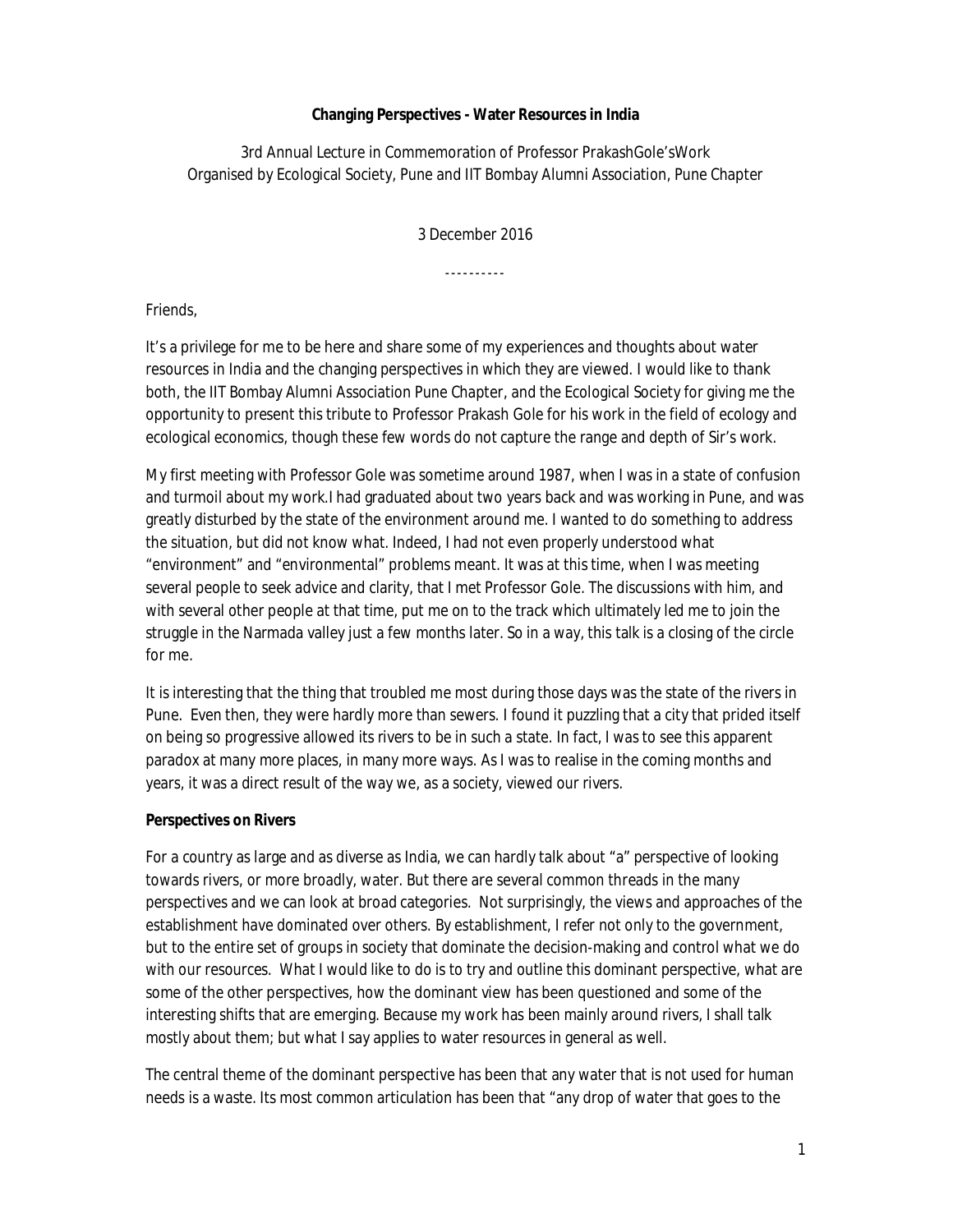sea is a waste". This approach has been voiced in as many words, time and again, and this perspective has driven water resource development and management in the country for last many decades.

India's First Five Year Plan document, talking about irrigation, stated that:

"A more recent appraisal of the water resources of the country… gives the total annual flow asequivalent to 1356 million acre-feet for the Indian Union. Of this only 76 million acre-feet or 5.6 per cent are at present being used for purposes of irrigation; the rest flow waste to the sea".

One could argue that this notion of "waste" should be seen in the context of that time; and that indeed if only 6% of the waters were utilised, people would be justified in thinking that the rest of the 94% flowing to the sea is being wasted.

But the problem is that this notion of wasted waters persists even when far larger quantities are being used. And this leads to the practise of plans and projects geared to extract every last bit of water from rivers and other water bodies.

Take the case of the Narmada river and the use of its waters. The total available flow in the Narmadariver has been assessed to be about 36 billion cubic metres (BCM). In 1961, Jawaharlal Nehru laid the foundation stone for the Sardar Sarovar Project (SSP) in Gujarat. Almost immediately after that, the three riparian states of Gujarat, M.P. and Maharashtra got into a long and bitter dispute about the sharing of the waters (and the height of the SSP) which led to the setting up of the Narmada Water Disputes Tribunal in 1969, which gave its Final Award in 1979. The Award distributed *all* the water of the river amongst the party states, and ruled and any surplus or deficit would also be shared in the same proportion. This effectively means that ultimately, when all states are using their share, virtually no water will flow below the SSP, which is about 150 km upstream from the mouth of the river at Bharuch. This sad situation is now coming to be true, with the flow of the Narmada river being reduced to a trickle below the dam, and sea water ingress deep into the river course.

This is not an exception. Many rivers of the countryface this situation. The mighty Krishna river has been declared a "closed" basin, that is, its water does not reach the sea in many years.

The impact of such an approach to river development is huge – dried and desiccated rivers, destruction of the riverine ecology along with the livelihoods it generates like fishing, loss of ability to dilute pollution and hence transformation of river courses into sewers and drains, impacts on the deltas as rivers no longer deposit valuable nutrients in the form of sediments, and of course, sea ingress. However, I shall not go into the details of these impacts, suffice to mention that their extent and severity is huge. For I want to focus more on the perspectives and approaches to water.

One aspect of considering any water that is flowing down to the sea as waste is its complete anthropocentric nature. For certainly, it's far from the truth that the water flowing down a river and into the sea has no use. The flowing water plays a critical role in maintaining and enriching the ecology of the river andofthe river bank, the flood plains, and the deltas and estuaries, which are among the most fertile areas in the country. The flowing water maintains the fish, transports sediment from the catchment to the sea – preventing sea ingress and fertilising the deltas. In fact, even an anthropocentric view would not be able to dismiss the water going to the sea as "waste" for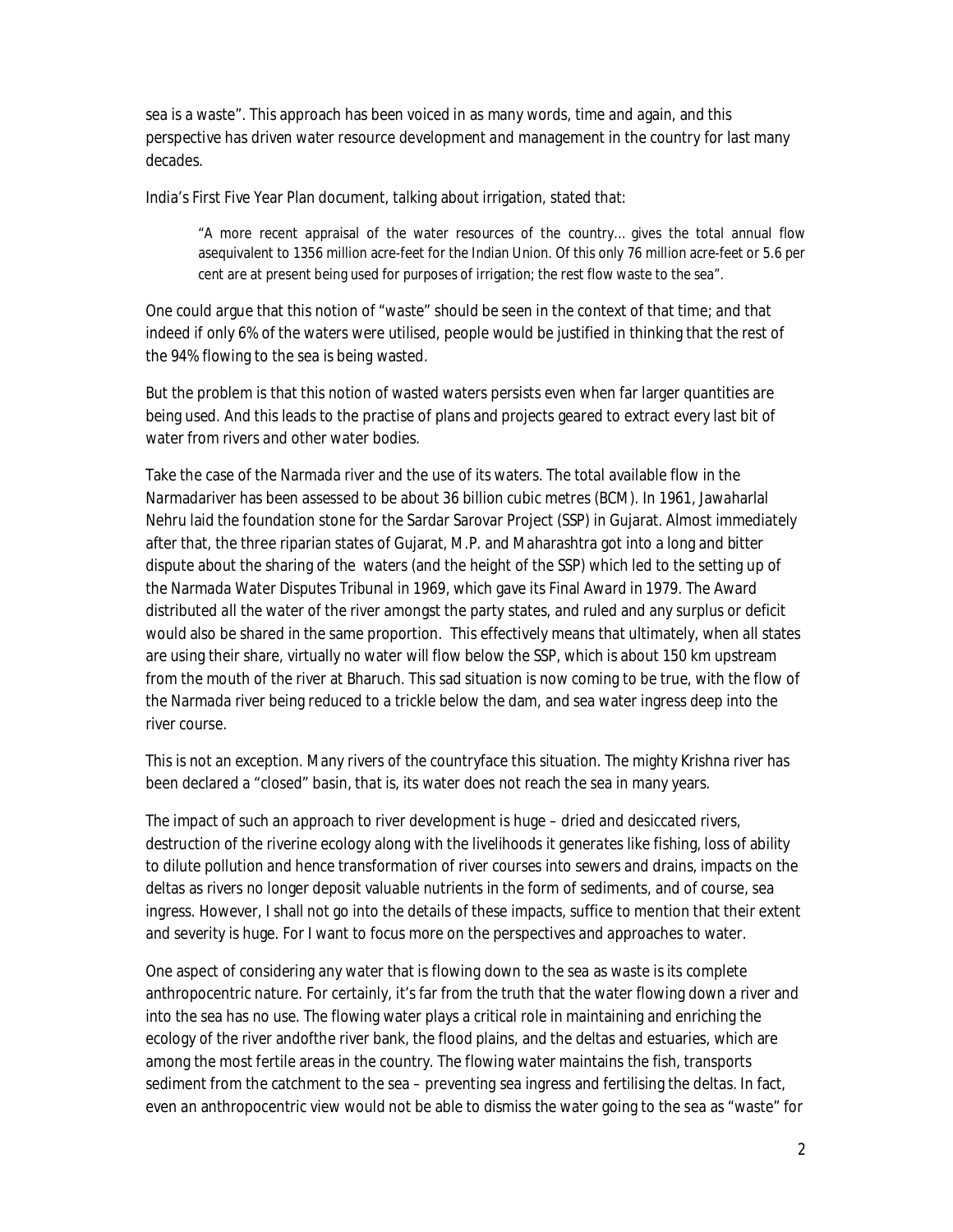it provides so many valuable services to human society. But its role is much beyond that. Water – in a river, in a lake, in wetlands, serves much more than just humans. But it's a defining feature of the dominant perspective that such roles are mostly dismissed, or at best seen as peripheral.

It's important to note that even where the use of water is solely determined for the needs of humans,it's often the needs of the elite, the powerful, the rich among humans. It's not a coincidence that massive interventions in water resource systems like large dams have tended to adversely impact tribals, the rural populations and the poor more than others. Dams upstream in the river, providing water to powerful farmers, conveniently ignore the impacts of declining fresh water flows in estuaries, which, for example impact fisherpeople severely. The voice the fisherpeople have in the scheme of things is a key determinant of this situation. The use of water by the politically, economically, socially powerful are important, the use of waters by other sections of the society are often bracketed as "water wasted". Inequity thus is as much a hallmark of this approach as is lack of sensitivity to ecological impacts.

Our way of dealing with pollution and contamination of water resources is also partly a manifestation of this. Often, pollution affects those who matter much less, and those in positions of power to take decisions are not affected by it. Or they can effectively insulate themselves from it – for example through bottled water or expensive water filters.

The anthropocentric nature of this approach is highlighted in cases where the water of a water body itself does not seem to have any use for humans, or at least, for those who matter. This is why we see many urban water bodies like lakes and ponds being encroached upon and converted to real estate, or coastal wetlands being recklessly destroyed to "reclaim" land.

Last but not the least is an important facet, that water resource management has often been seen in terms of "domination and control of nature". This of course is a characteristic that it shares with several other human endeavours. A result is that the scale and massiveness of the interventions have been increasing, and "bigger" is seen as "better", and "taming" of nature a virtue by itself. Thus, the Three Gorges Dam in China was for long being talked about in reverential terms. While interventions that mould natural processes to suit human needs are an important part of the human civilisation on the march, one has a nagging suspicion that the tremendous increases in the scale of the interventions are necessitated less by genuine needs and more by human ego. Bigger dams, long distance transfer of waters through interlinking of rivers, taller statues … seem to somehow satisfy our needs better than smaller interventions. One effect of this perspective is that it always strives for a maximal intervention in nature.

## **Other Perspectives**

While this broadlyhas been the dominant perspective –society has, and has had other ways of looking at rivers and water. We know that the earliest human settlements necessarily came up near water bodies, and rivers. Deep-rootedconnections with water have permeated each and every aspect of human life. Culture, religion, rituals, customs, identity, livelihoods – each of this has water inextricably woven into it. For many societies, especially communities living close to water bodies and rivers, these connections even today are living, vibrant parts of their lives.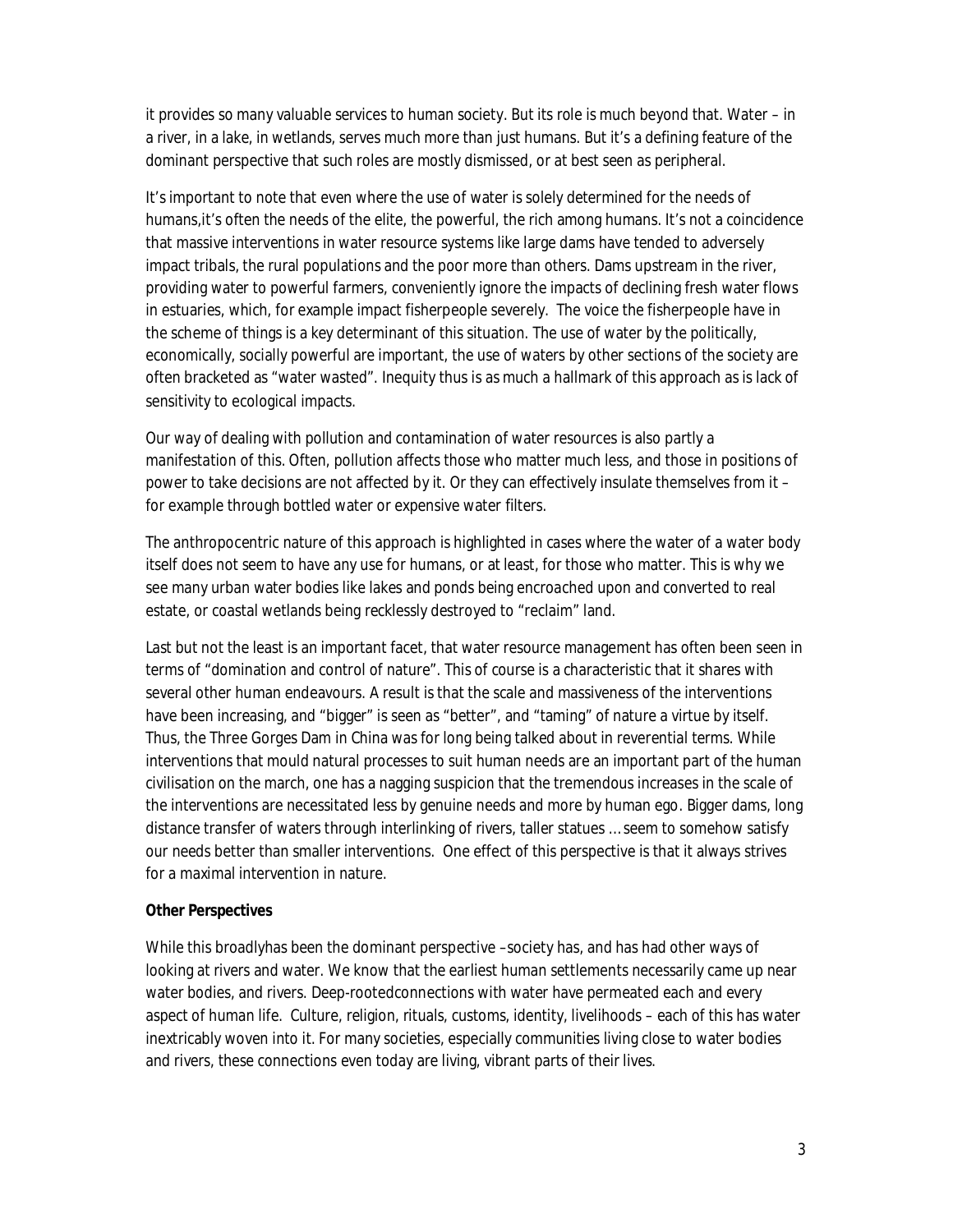In the Narmada valley, where I spent many years, it is a custom that when there is a wedding in the family, the first card is offered to the river. She is the first to be invited for the occasion. In Arunachal Pradesh, inhabited by several distinct ethnic tribes, the very identity of the tribes is inseparable from the river. The plans to build large number of hydropower projects on virtually every river in the state threaten to tear apart this identity. To give an example, the people of the Idu Mishmi tribe that live in the Dibang Valley, in a memorandum submitted by Kotige Mena and IngoreLinggi to the chairman of the state pollution control boardof Arunachal Pradesh on January 29, 2008, regarding the3000 MW Dibang project, state:

"The construction of the Talon/Dibang multipurposeproject will completely displace our Idu people whoare very much dependent on the river as a sourceof their livelihood. The Idu community's tradition,custom, faith and beliefs are greatly attached to theriver Talon/Dibang…The construction of the damwill herald the end of our culture and tradition as theriver Talon/Dibang is as sacred to us, as is the riverGanga to the Hindus…we believe that after deaththe Igu-myi (1st Order Priest) Sineru carries forwardour souls through this river…The hills, the rivers andthe mountains are deeply embedded in our ethos.It is the life force of our community. Destructionor endangerment of these will be a threat to thecommunity itself. Development at the cost of cultureand tradition is not acceptable to us."

As strong as these links are the links withwater dependent livelihoods of the communities, including fishing, riverside and riverbed agriculture, navigation and others. There is also an appreciation of the role played by water in sustaining non-humans. All in all, taken together, these constitute a completely different perspective of looking at the river, or a water body.

Here, water is seen to have many dimensions, and plays multiple roles. The links therefore are multifarious in nature, and there is a focus on co-existence. This is unlike the dominant perspective, which is uni-dimensional, looking at water mainly as an economic commodity, playing a role essentially as an enabler of economic activity. I have no intention of romantisicing the "traditional", but there is no doubt that this perspective offers a much better chance for preservation of water systems even as they are used by human communities.

Unfortunately, in many cases, these perspectives have succumbed to the juggernaut march of the dominant one. There are several reasons for this. One is simply that the dominant perspective, by definition dominates because it has politically and economically stronger forces behind it, which have overridden other voices. At other times, there is support for the dominant perspective because of its beneficiaries and those bearing the brunt are different. Since the beneficiaries are insulated from the negative impacts – for example, farmers in the command of a dam do not even know what is happening to the river – these beneficiaries are often eager supporters.

Again, an example from the Narmada. The struggle of the displaced people has often received very aggressive and hostile response from the farmers in the command areas of the Sardar Sarovar; yet, when the time came to build the canals to take the water to the farms, many of these very command area farmers have been refusing to give their lands for the canals, forcing the government to seriously examine supplying the water through pipes rather than canals.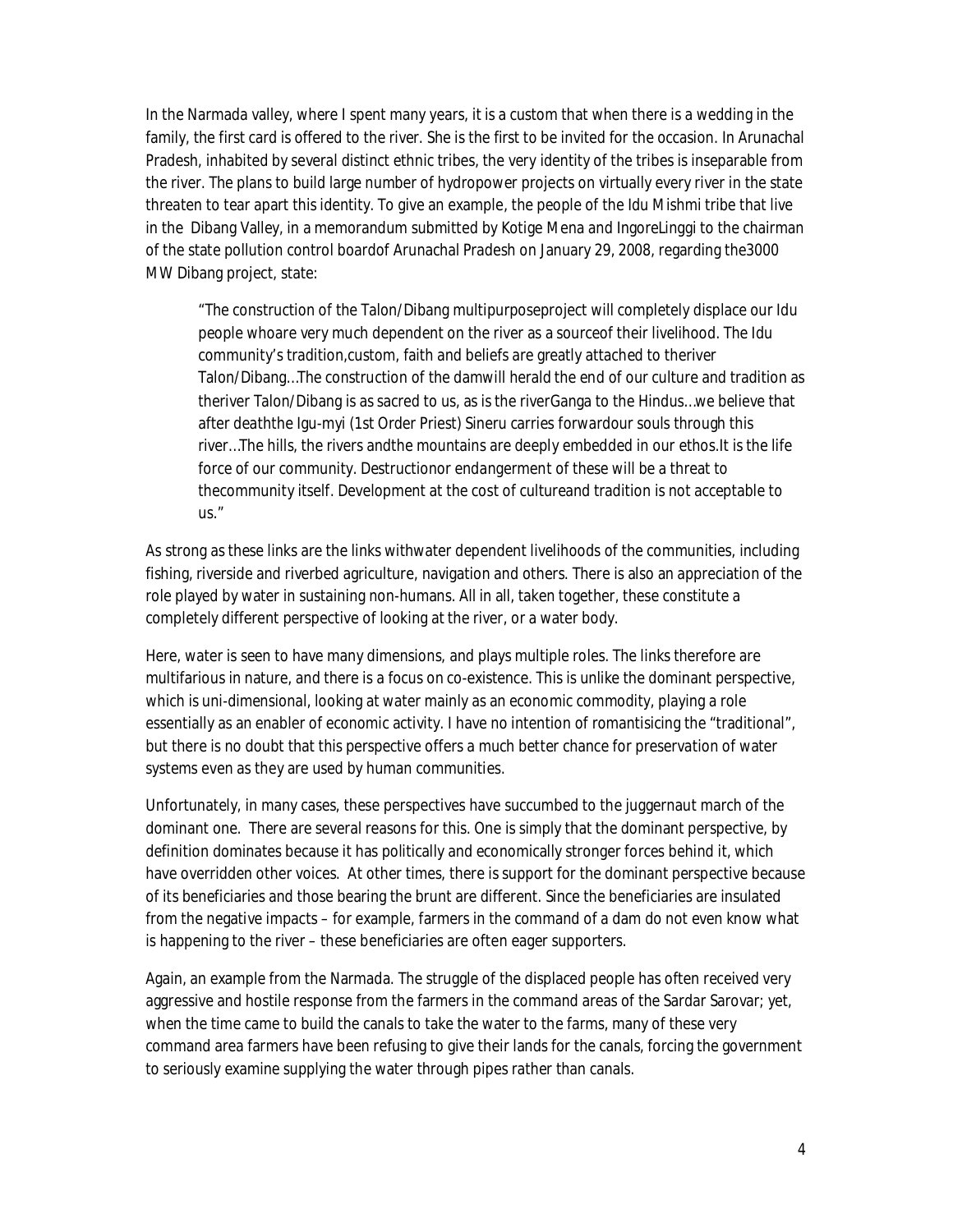Last but not the least, several communities have also chosen to abandon traditional concerns and approaches in view of the immediate economic and commercial gains to be made. Sand mining by riparian villages is an example. Massive over-extraction and mining of groundwater (that is, extracting water beyond the annual recharge, drawing from water that has been stored since ages) in Punjab and Haryana is another instance.

In the last few decades, we have seen the emergence of what we can call the ecological perspective of looking at water. As the word implies, the ecological perspective looks at water and water systems as ecosystems, simultaneously a part of, and sustaining the larger ecology.

At the centre of the ecological perspective is the preservation and enrichment of water bodies, rivers, water systems, even as judicious use is made of them. This includes not just the water bodies themselves but their entire support systems like catchments, forests, flora-fauna and so on. Thus, it advocates a holistic and comprehensive understanding of water resources as integral to the larger ecosystem.

In many ways, this perspective has emerged as people challenged the destruction caused by the dominant approach, or worked to suggest alternatives to it. Literally thousands of such efforts - of struggles and movements, independent researchers and concerned citizens - have contributed to the evolution of this perspective.

For example, the Narmada struggle has been not only about the displacement of the affected people, but what the project (and several other dams on the river taken together) would do to the river and the entire valley. One of the main issues raised by the movement was that one cannot take away all the water from the river, that the river must be kept flowing. To keep rivers flowing, to maintain water in water bodies, is one of the central thrusts of the ecological perspective. We shall come back to this.

Other struggles have raised other aspects. For example, the fight against the 3000 MW Dibang project in Arunachal has raised the issue of the destruction of very identity of the residents of the valley. In Kerala, the ChalakudyPuzhaSamrakshanaSamiti has carried out a long struggle challenging the 400 MW Athirapally project. One of the main reasons has been that it will destroy the glorious Athirapally waterfall. But the struggle has also taken a basin-wide perspective.

In Sompeta, Andhra Pradesh, locals waged a fierce battle against a power plant being set up near the coast, on wetlands. The wetlands were a rich source of multiple livelihood opportunities for the people.

In many cities, people have been campaigning to protect urban water bodies. Our own city Pune is witness to the efforts to protect the Mula-Mutha rivers from further damage – from encroachments, for example, both, illegal encroachments by those builders who dump debris and carry out illegal construction on the river bed, but also against the "legal" encroachment as the Municipal Corporation itself tries to build roads and even parts of the metro on the riverbed.

Researcher and activists like Professor Gole and the Ecological Society have talked about – and demonstrated – the restoration of catchments. Others have, importantly, worked on showing how the ecological perspective about water resources can meet the needs of the people.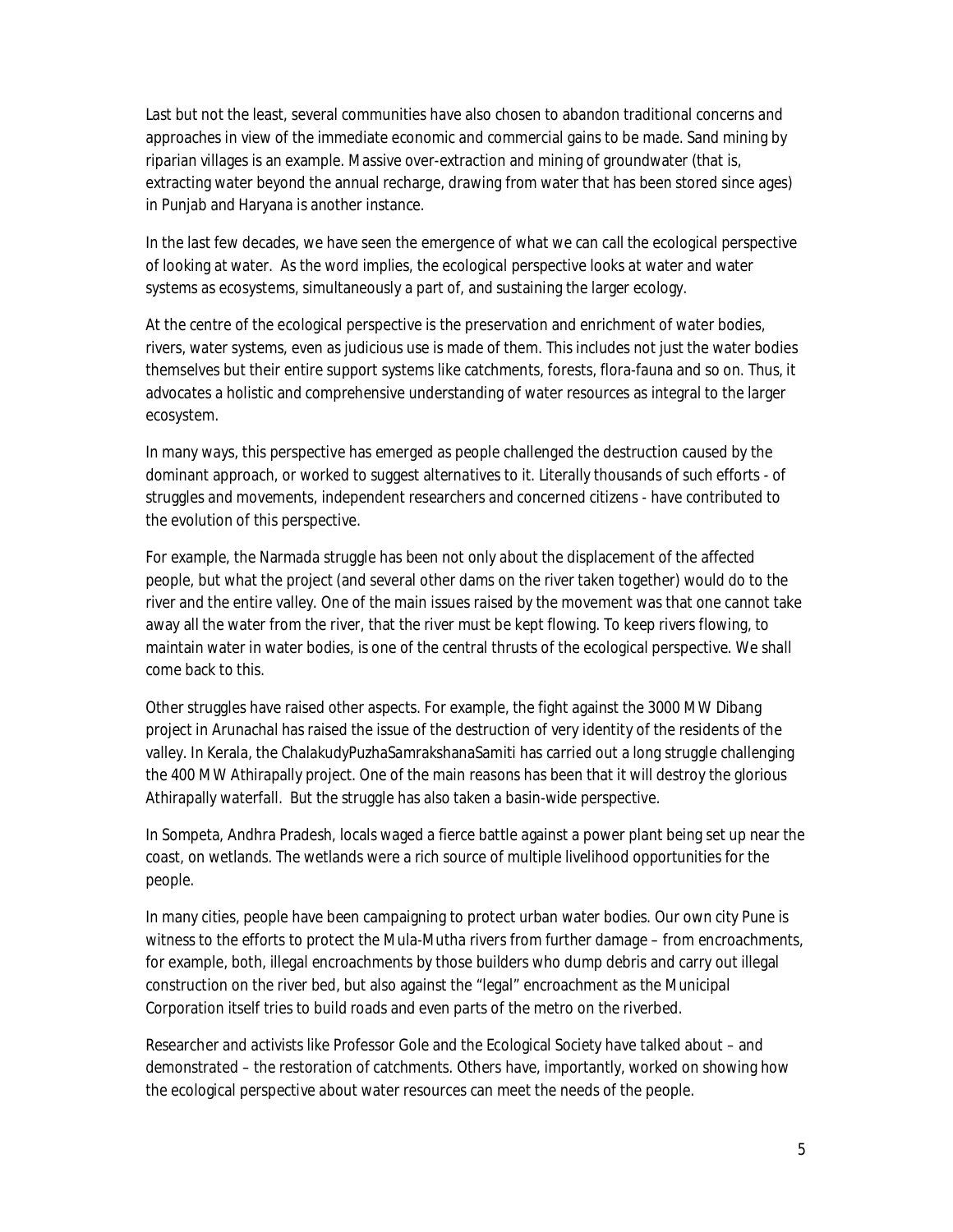As these examples show, particularly in India, the ecological perspective goes beyond just ecology and integrates humans, other living and non-living beings, culture, society, religion, livelihoods. In this manner, it adds to and extends the "traditional" perspective we have talked about above.

This perspective has questioned the dominant ones at two levels. One is the questioning of the immediate impacts - like the submergence of farm land and forests behind large dams. At a deeper, more fundamental level, it has highlighted the long term unsustainability of the dominant model, as it destroys the very productive capacities of natural systems. For example, by stopping the deposition of sediments in the deltas, large dams lead to erosion of deltas and sea ingress, destroying some of the country's most productive systems. Likewise, the reckless extraction of groundwater in Punjab and Haryana is threatening the very support of their agriculture.

The efforts of thousands of people have contributed and added to building, enriching and evolving this perspective.

# **Elements of the Ecological Perspective**

So what are some of the key elements of the ecological perspective? These include

- Recognition of the ecological nature and role of water, multiple roles of water, recognition of water as part as well as a sustainer of ecology
- Maintaining and restoring the ecology of water systems, water bodies, keep rivers flowing
- Human interventions to follow natural cycles
- Prioritisation of water uses, with basic needs getting priority
- Cropping pattern to follow eco-climatic characteristics of the region
- Promoting efficiency of water use
- Looking at all water together soil moisture, ground and surface waters
- Less anthropocentric perspective
- Brining back balance in human interaction with and intervention into nature, principle of minimal intervention
- Natural cycles and pathways to be maintained as much as possible, equity to be a central feature, and judicious withdrawals and consumption the norm

# **Changing Perspectives**

With a warning that I don't want to convey any undue optimism, I would still like to say that we are seeing a slow – may be very slow – but steady acceptance of many of these elements. Several of these are actually finding their way into policy, law and regulation.

One of the most important developments in this context is the incorporation of environmental flows, or e-flows, into regulation. As a concept, there is nothing new about e-flows. In essence, it means "keep the river flowing". Since decades, riparian communities, people affected by dams and river diversions, activists and environmentalists have been maintaining that rivers must continue to flow, that one cannot divert all the water away from the river. And it needs to flow so as to enable it to perform the critical functions it does, to play the roles it has been playing.

The concept of environmental flows is a more structured and formalised articulation of the same principle. Over the last decade and a half, environmental flows has globally evolved into a well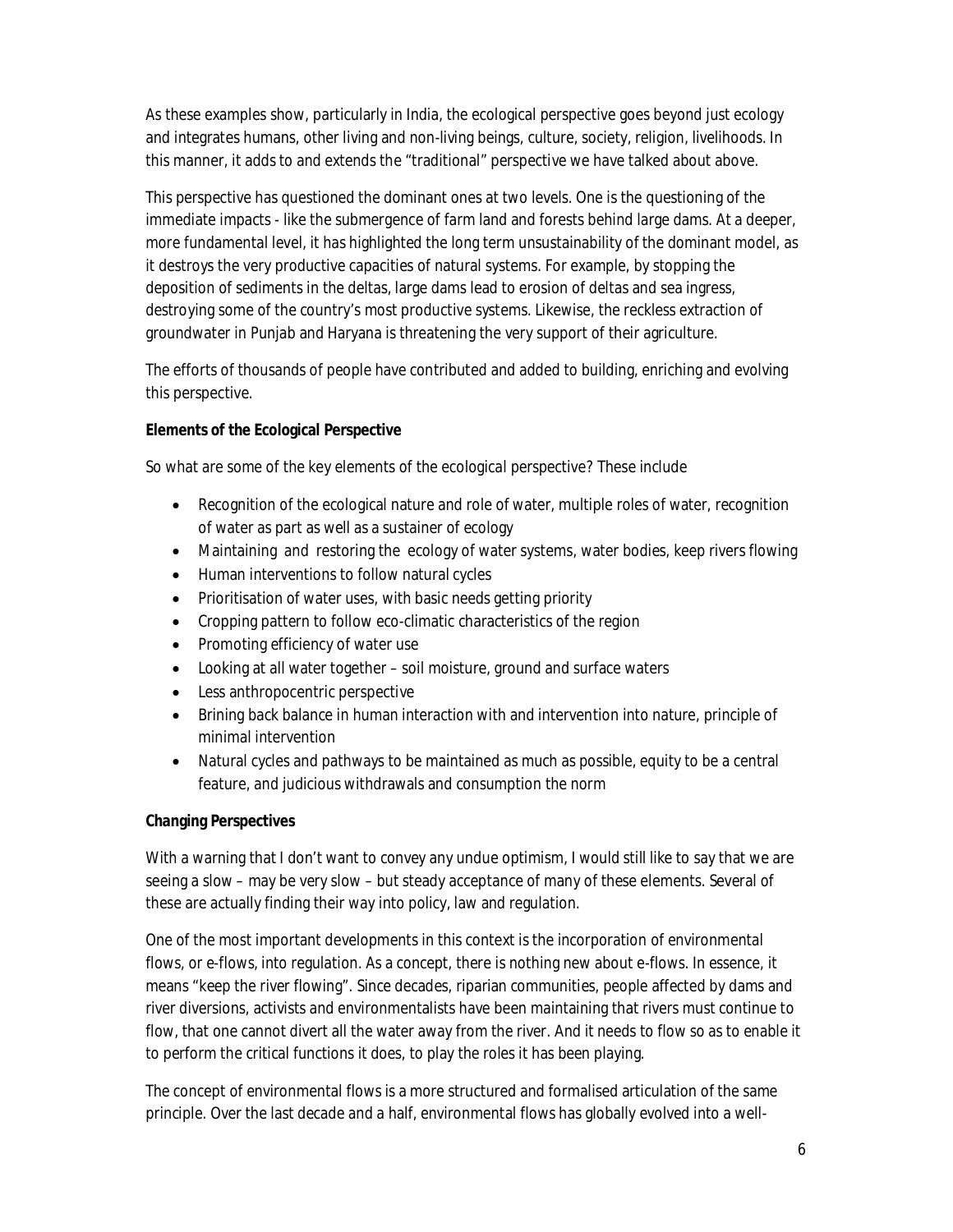developed, scientific, multi-disciplinary field where expert driven specialisations like hydrology, river morphology, biology, ecology, sociology, economics combine with the knowledge and understanding of riparian and other communities to create a scientific as well as a political process. Environmental flows has emerged as the key framework for informed, participatory decision-making in river-basin planning.

A widely accepted definition of e-flows – from the Brisbane declaration is that e-flows describe"the quantity, timing, and quality of water flows requiredto sustain freshwater and estuarine ecosystems and the human livelihoods and well-being that depend on these ecosystems". In the Indian context, the purposes to be sustained would also include cultural and social needs.

Since last few years, the Ministry of Environment, Forests and Climate Change (MoEF) has started prescribing the maintenance of e-flows as a condition when according clearance to dams and hydropower projects.

Having said that, one must also point out that the methods and processes of arriving at these eflows are still *ad hoc*, crude and often unscientific. This is unfortunate as globally the methodology has developed considerably and even in India, several NGOs and civil society initiatives – and an occasional government committee - has shown much better ways to carry out e-flow assessments. There are ample indications that project related e-flow assessments are nothing but attempts to pay lip service without changing anything fundamentally – just like the way many project proponents treat the mandatory Environment Impact Assessment (EIA), mainly as a formality to get required clearances.

For example, many proponents still take e-flows to mean "minimum flows". It needs to be highlighted that to really sustain the ecology and livelihood functions of a river, the seasonal variation in flows is crucial. Low flows play a different role as do high floods. Thus, true e-flows would need to mimic the seasonal pattern of a river's flow. This is accepted by the Government of India, but projects still propose e-flows as a minimum (and really minimum) steady flow all year round.

But the e-flow assessments are evolving and one hopes that they reach the desirable quality soon. The importance of e-flows lies in the fact that they bring to centre the need to keep the river flowing, and thus, enshrine the ecological perspective to water resource planning. In doing this, they effectively overturn the fundamental premise of the dominant thinking that "every drop that flows to the sea is a waste".In fact, they mandate that significant quantities of water need to flow all the way to the estuary and the sea.

There are several other important developments that indicate shifts from the hitherto dominant perspective towards a more ecological approach.

In July 2010, the MoEF commissioned a consortium of seven IITs to prepare a Ganga River Basin Management Plan (GRBMP). This GRBMP, in its Interim Report submitted in Sept 2013, put forward the idea that the main goal of the basin plan is to restore the wholesomeness of the river. The wholesomeness, according to it, is determined by the sanctity of the river imbibed in four elements, namely *aviraldhara* (uninterrupted flow), *nirmaldhara*(unpolluted flow), preserving the ecological integrity of the river, and preserving the geological integrity of the river. The Consortium has also put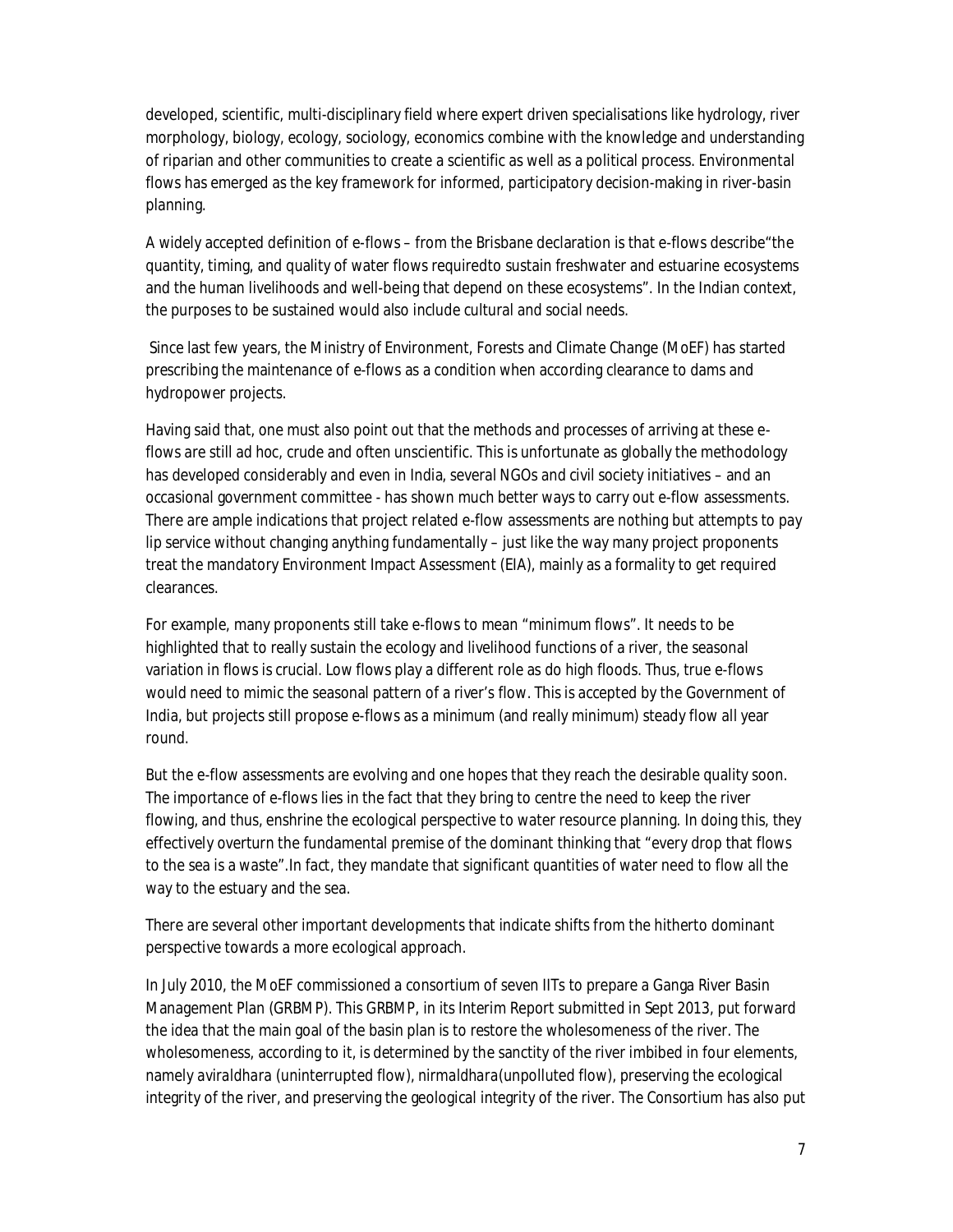forward the notion that connectivity of the river – lateral – along the length, longitudinal- across the banks and with the flood plains, and vertical, must be maintained. This perspective, taken in its word and spirit, is nothing but a full ecological perspective of looking at the river.

What is important is that the Government of India has stated clearly that the long-term vision for the ambitious and prestigious program of Ganga rejuvenation "will emanate from the Ganga River Basin Management Plan being prepared by the Consortium of 7 IITs". Of course, whether the Government will actually implement the fairly radical changes necessary to actualise the GRBMP is to be seen.

Another major initiative of the Government of India has been the proposal to enact a National Water Framework Law. Such a law would provide "an overarching national legal framework based on principles for protection, conservation, regulation and management of water as a vital and stressed natural resource, under which legislation and executive action on water at all levels of governance can take place." This law had been first mooted in 2013 and the then government had also brought out two drafts of the Bill. In May 2016, the Government put out yet another draft of the Bill. The Bill incorporates many important elements of what we have called the ecological perspective of water management, including a recognition that water is an integral part of the eco-system, requires Governments to protect the ecological integrity of water systems, mandates minimum interference in existing natural river flows and maintenance of environmental flows.

A more recent development is the proposal by the Government of India, Ministry of Water Resources to restructure its two premier institutes, namely the Central Water Commission and the Central Ground Water Board. The report of the committee set up to suggest appropriate restructuring has recommended extensive restructuring, including merging the two into one National Water Commission. Two key changes proposed are the merging of the two organisations so as to enable looking at ground water and surface water in an integrated manner, and bringing in a diversity of expertise into the new organisation, as against mainly engineering and technical as currently is the case. Just these two changes – if implemented – are likely to cause a shift away from many of the elements characterising the dominant practises.

Pushing these developments are a number of civil society initiatives. I have just come from the Second India Rivers Week, held in Delhi, where a number of key river activists and researchers had come together. This gathering has for the first time in India brought out a Red (Critical) list of rivers in the country, and will soon publish a State of India's Rivers report. These list and reports not only bring home the urgency to do something about the deteriorating state of our rivers, but also provide a useful framework and direction about how to proceed.

These are only some of the important developments at the official and un-official levels.

## **Challenges Galore**

Lest this paints an optimistic picture, I would hasten to add that this is not the case. The dominant way of looking at water remains quite entrenched, and important as the above mentioned developments are, there are many challenges before their full impact can be realised.

First of all, even where the central government has undertaken some important shifts, at least in its statements, we also have quite contradictory stances on other aspects of water resource management. For example, while the Government talks about protecting the ecological integrity of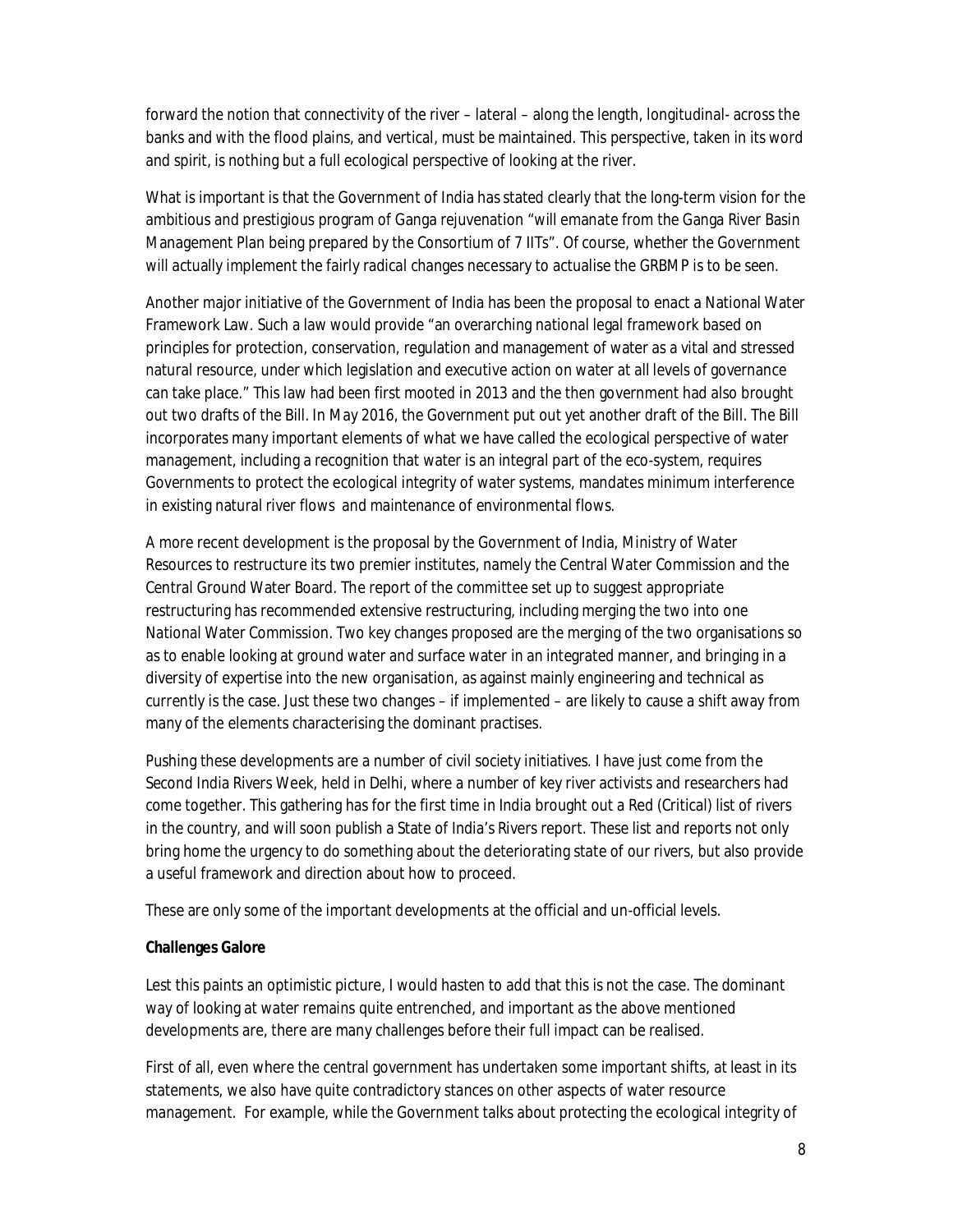rivers and maintaining e-flows, it is also aggressively pushing the Interlinking of Rivers project, which in many of its elements is the very anti-thesis of these values.

Another important aspect is that most of these initiatives are coming from the central government, which, in the constitutional scheme, has limited jurisdiction on water. Water is in the state list, and so whether it's the implementation of the Framework Law or Ganga Rejuvenation, central legislation and regulations have limited impact. And most states are yet far away from accepting any shifts towards an ecological perspective. Witness the recent bitter and acrimonious fights over the Cauvery waters between Karnataka and Tamil Nadu, the root cause of which is that the demand made on the river by the two states together is much more than the waters carried by the river!

Last but not the least is a concern that the ecological paradigm will not be able to meet our needs. For example, an argument is made that if we let lot of our water flow into the sea, we won't have enough for irrigating our crops, and won't be able to grow enough food. Hence, we have no option but to squeeze out every drop of water from water systems of the country. We can either have food, or rivers. This is ample evidence to show that this apprehension is not justified. For example, Gujarat showed very high agricultural growth in the first decade of the 2000s. Reputed researchers have documented - in the Economic and Political Weekly - that this was driven not by the large-dam canal systems of the South – central Gujarat including the Narmadarpoject, but by the large number of decentralised water harvesting efforts in the drier regions of Saurashtra. They have also shown that the latter used lesser water to yield larger production spread over many more farmers than the former.

So while there is little doubt that basic needs, the needs of decent living could be met by adopting the ecological perspective, ever-escalating demands or needs of profligate uses of water may be difficult to meet. Indeed, no system - not even the current dominant paradigm – can meet such needs. Since the dominant system is based on an implicit assumption that there is no need to talk about any limits on the demands we need to meet, it is repeatedly running into deep crisis and fierce fights – in areas where the limits of what the water system can provide have been reached, but where demand continues to escalate. Cauvery basin is one example. The Punjab –Haryana dispute is another, where Punjab passed a law annulling all its inter-state water sharing agreements. Wrangling over water releases in the Godavari basin and Krishna basin in Maharashtra also reflect the same underlying cause.

Thus, the ecological perspective can meet our needs, but we will have to look at what these needs are. The first step is to use water more efficiently. For example, the Kelkar Committee set up by the Government of Maharashtra to suggest ways for a balanced regional development has pointed out the huge imbalance caused by the cultivation of water-intensive crops like sugarcanes. It has suggested that "If sugarcane crop inWestern Maharashtra and Marathwada is convertedto fully drip irrigated crop, protective irrigation will be possible for 45 lakh ha rain-fed cropsin Western Maharashtra and 15 lakh ha in Marathwada". This is more than two times the area currently irrigated in the state. In other words, more efficient use of water could help us get much more agricultural production from the same amount of water, freeing some for ecological needs.

However, even efficient use has its limits. No system, no matter how efficient, can sustain profligate and ever-escalating demands. So we would have to move towards containing our consumption of water to judicious levels, what the late RamaswamyIyer, former Secretary, Ministry of Water